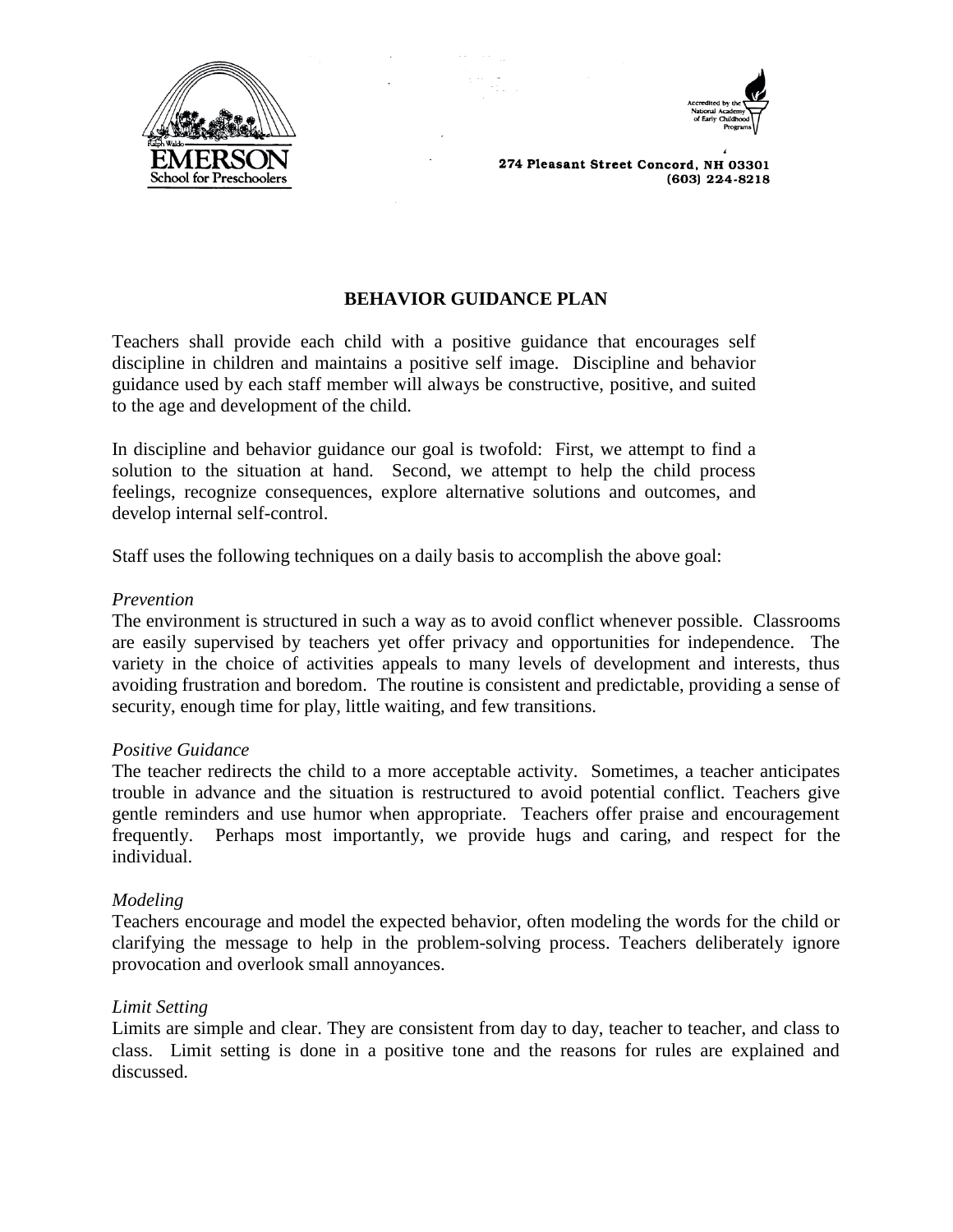



# *Problem Solving*

We appeal to the preschooler's growing intellectual and moral reasoning by using natural and logical consequences, by asking questions to encourage problem solving, and by arranging discussion with other children and with adults. Teachers help children identify their needs, feelings, causes, alternatives, and choices.

### *Managing Behavior*

When a child exhibits unacceptable behavior during a physical or emotional outburst, the teacher responds to the situation immediately and actively. First, the behavior is stopped. Second, the teacher may need to provide comfort or reassurance for uninvolved children. Third, the child who is upset or angry often needs privacy and time for renewal before being able to discuss the situation in a calm and productive manner. Emerson School does not use "time out" with children, but will provide a place for privacy or encourage a quiet walk through the building or grounds with a teacher as renewal time. Finally, we provide time to talk over what happened, why, and begin the process of problem solving.

Emerson School for Preschoolers complies with all federal, state and local laws that prohibit corporal or abusive punishment in child care settings. Teachers are expressly prohibited from using unproductive or shaming methods of punishment. Please read attached discipline guidelines from the NH State Child Day Care Agency Licensing Rules.

## UNACCEPTABLE BEHAVIORS/DISCHARGE POLICY

Occasionally there are child behaviors that cause more serious concern. Emerson School believes that parents and teachers must work together to eliminate these unacceptable behaviors and/or unusual aggression to self, other children and teachers.

Such non-peaceful behaviors and otherwise unacceptable conduct at Emerson include but are not limited to:

- Repetitive pinching or biting
- Intentional hurting of another
- Exclusion/hurtful teasing
- Aggressive physical contact
- Threatening gestures
- Intentional destruction of property
- Repetitive leaving of assigned area

Staff will choose from the following appropriate actions when consequences and redirection for unacceptable conduct have been used but are not effective: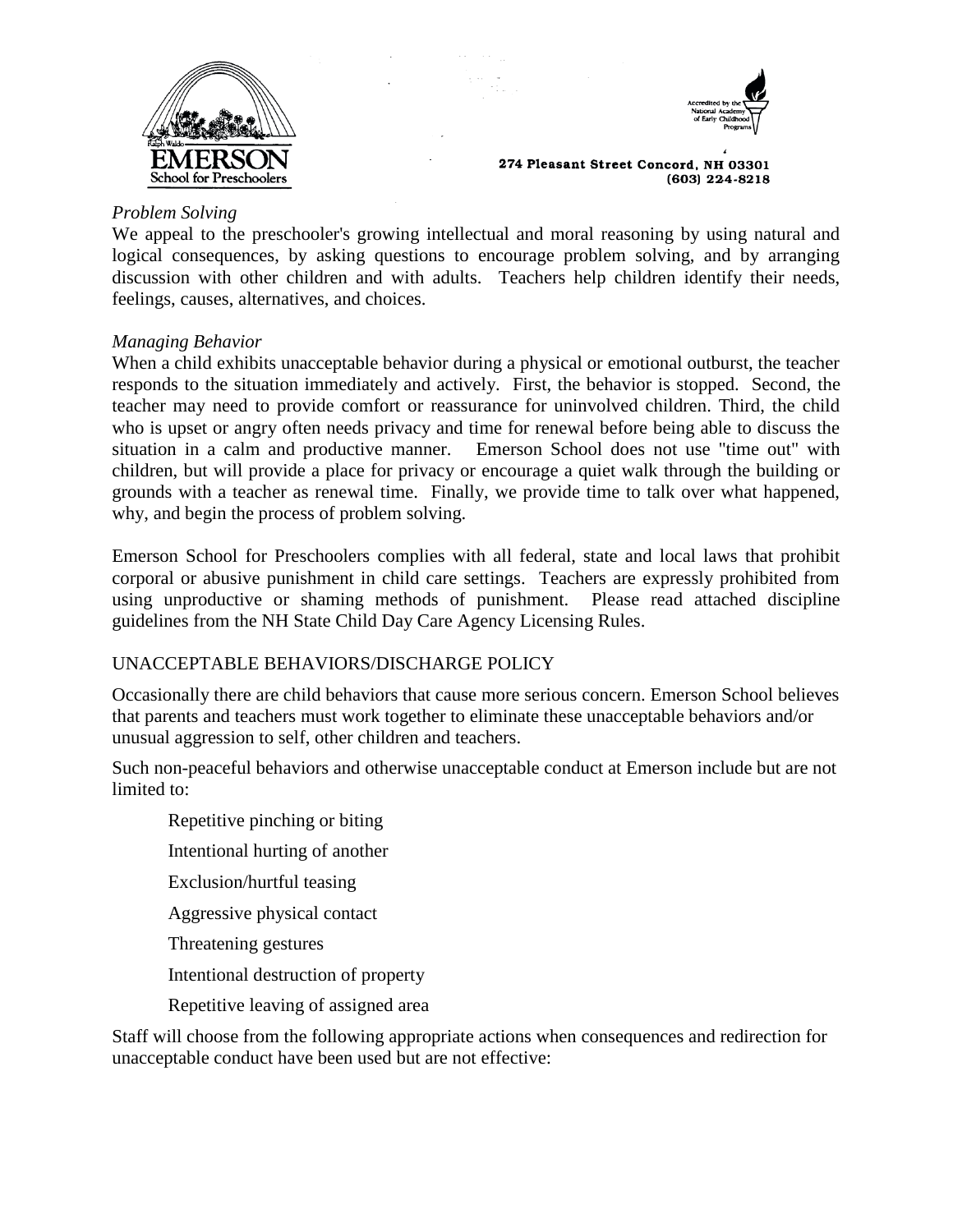



When a child's actions threaten the safety of others, the child will be removed from the classroom by a staff member.

When a child is unable to calm down, the child will go to a safe space (with staff). For example, another classroom, the hallway, the office, or outdoors.

When staff determine that a behavior is severe, parents will be called to take the child home.

Staff will anecdotally document the actions in the incidents.

When disruptive and/or repetitive behaviors are continually observed, the teacher will schedule a meeting with the parents and the Director to establish a written plan, and develop next steps. A follow-up meeting will be scheduled.

If the unacceptable behavior continues, parents will be asked to seek outside services or resources for the child.

Outside resources should provide Emerson teachers with:

Support, training, and consultation

Suggestions for appropriate modifications in the environment and physical setting

Adaptation of curriculum and use of materials

Teachers will provide:

Extra time for planning, preparing, and collaborating

Readiness to accept and include the child

Readiness to collaborate with related therapists (special education teacher, speech therapist, for example)

Parents should provide:

Availability to meet and communicate with staff outside of class time

Willingness to follow through on the mutually agreed upon plan

Every effort will be made to work together through collaboration and mutual respect toward a successful outcome. However, there may be situations when a family will be asked to withdraw a child from the program.

The child is unable to adjust to the program.

Accommodations and procedures engage an unreasonable amount of staff time and/or school resources to the detriment of the ongoing program.

Parents do not seek and/or follow through with support and/or services.

If this happens, the matter will then be brought to the attention of the Emerson School's Board of Directors and the child may be discharged upon the Director's recommendations.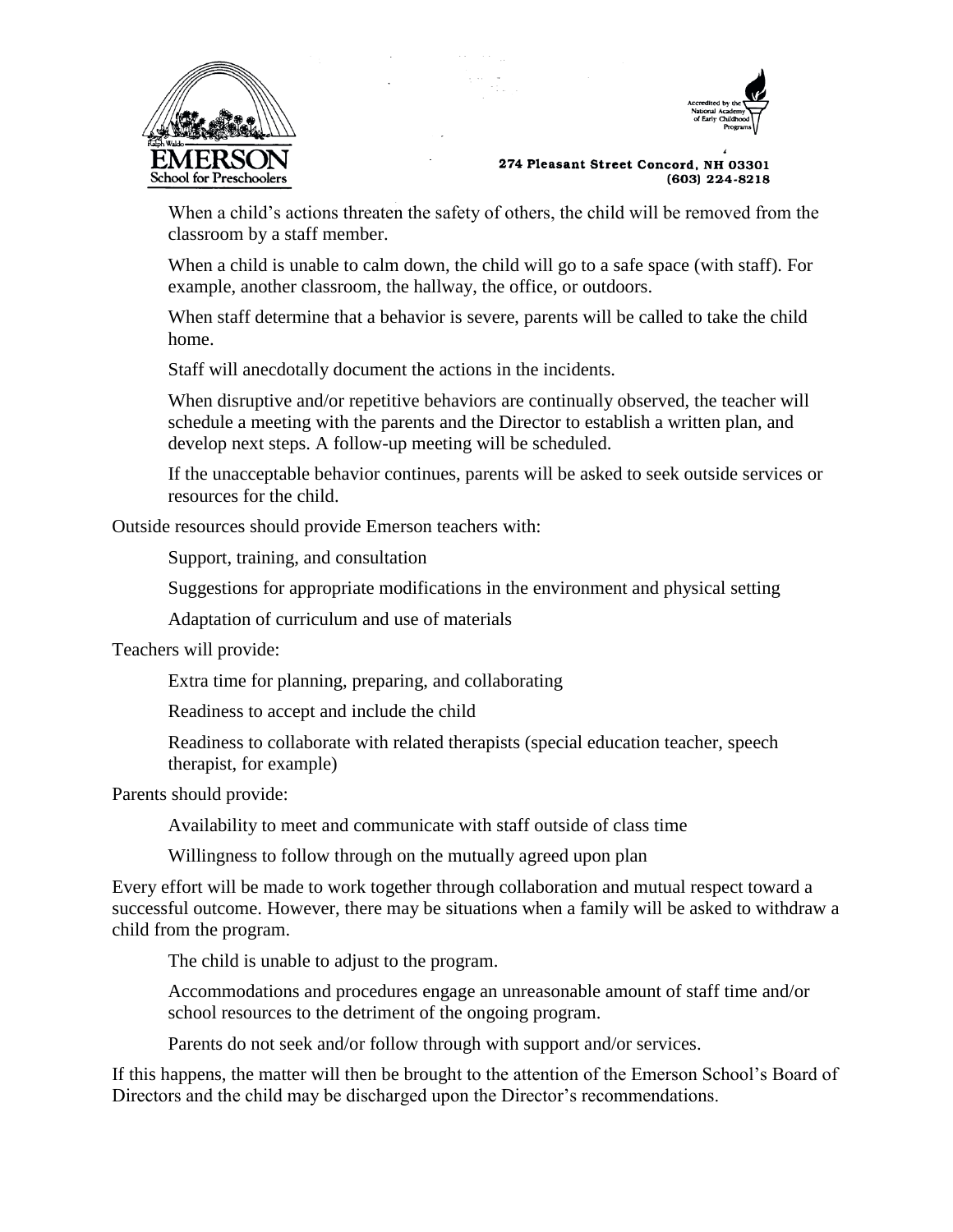



274 Pleasant Street Concord, NH 03301<br>603) 224-8218)

I have read and understand this document.